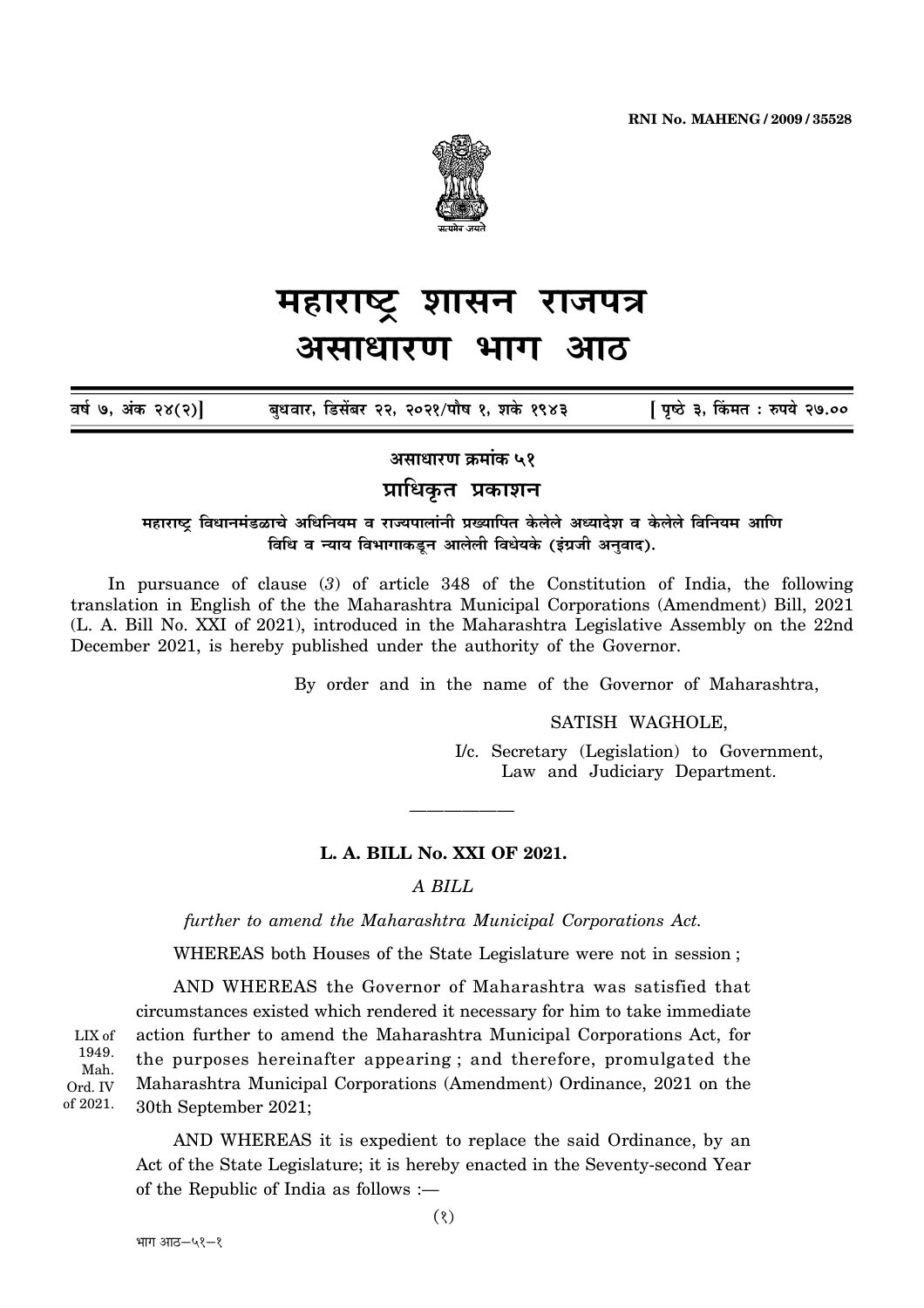Short title and commencement.

**1.** (*1*) This Act may be called the Maharashtra Municipal Corporations (Amendment) Act, 2021.

(*2*) It shall be deemed to have come into force on the 30th September 2021.

Amendment of section 5 of LIX of 1949.

**2.** In section 5 of the Maharashtra Municipal Corporations Act (hereinafter referred to as "the principal Act"), in sub-section (*3*), for the first proviso, the following proviso shall be substituted, namely  $:=$ LIX of 1949.

"Provided that, after the commencement of the Maharashtra Municipal Corporations (Amendment) Act, 2021, in respect of the general elections to the Corporations, each of the wards shall elect as far as possible three Councillors, but not less than two and not more than four Councillors, and each voter shall, notwithstanding anything contained in this Act, be entitled to cast the same number of votes, as the number of Councillors to be elected in his ward : ". Mah. of 2021.

Repeal of Mah. Ord. IV of 2021 and saving.

**3.** (*1*) The Maharashtra Municipal Corporations (Amendment) Ordinance, 2021, is hereby repealed.

(*2*) Notwithstanding such repeal, anything done or any action taken (including any notification or order issued) under the corresponding provisions of the principal Act, as amended by the said Ordinance, shall be deemed to have been done, taken or, as the case may be, issued under the corresponding provisions of the principal Act, as amended by this Act.

Mah. Ord. IV of 2021.